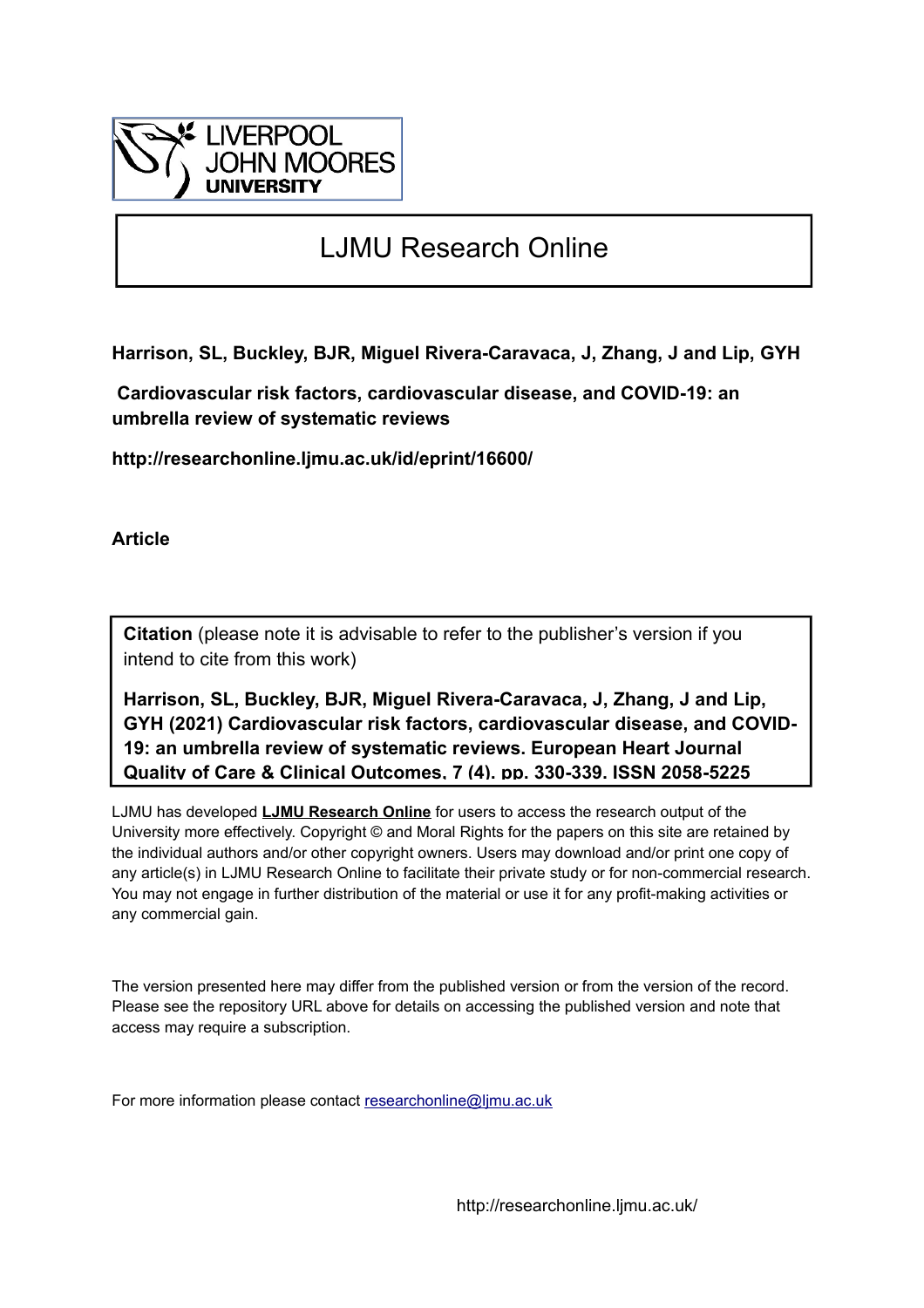<span id="page-1-0"></span>

# Cardiovascular risk factors, cardiovascular disease, and COVID-19: an umbrella review of systematic reviews

# Stephanie L. Harrison  $\bm{\mathsf{\Theta}}^{1,2}$ \*, Benjamin J.R. Buckley $^{1,2}$ , José Miguel Rivera-Caravaca<sup>1,2,3</sup>, Juqian Zhang<sup>1,2</sup>, and Gregory Y.H. Lip<sup>1,2,4</sup>

<sup>1</sup>Liverpool Centre for Cardiovascular Science, University of Liverpool & Liverpool Heart and Chest Hospital, William Henry Duncan Building, 6 West Derby Street, Liverpool L7 8TX, UK; <sup>2</sup>Department of Cardiovascular and Metabolic Medicine, Institute of Life Course and Medical Sciences, University of Liverpool, 6 West Derby Street, Liverpool, L7 8TX, UK; <sup>3</sup>Department of Cardiology, Hospital Clínico Universitario Virgen de la Arrixaca, University of Murcia, Instituto Murciano de Investigación Biosanitaria (IMIB-Arrixaca), CIBERCV, Murcia, Spain; and <sup>4</sup>Aalborg Thrombosis Research Unit, Department of Clinical Medicine, Aalborg University, Aalborg, Denmark

Received 13 April 2021; editorial decision 15 April 2021; accepted 23 April 2021; online publish-ahead-of-print 9 June 2021

| <b>Aims</b>                   | To consolidate evidence to determine (i) the association between cardiovascular risk factors and health outcomes<br>with coronavirus 2019 (COVID-19); and (ii) the impact of COVID-19 on cardiovascular health.                                                                                                                                                                                                                                                                                                                                                                                                                                                                                                                                                                                                                                                                                                                                                                                                                                                                                                                                                                                                                                                                                                                                                                                                                                                                                              |
|-------------------------------|--------------------------------------------------------------------------------------------------------------------------------------------------------------------------------------------------------------------------------------------------------------------------------------------------------------------------------------------------------------------------------------------------------------------------------------------------------------------------------------------------------------------------------------------------------------------------------------------------------------------------------------------------------------------------------------------------------------------------------------------------------------------------------------------------------------------------------------------------------------------------------------------------------------------------------------------------------------------------------------------------------------------------------------------------------------------------------------------------------------------------------------------------------------------------------------------------------------------------------------------------------------------------------------------------------------------------------------------------------------------------------------------------------------------------------------------------------------------------------------------------------------|
| <b>Methods</b><br>and results | An umbrella review of systematic reviews was conducted. Fourteen medical databases and pre-print servers were<br>searched from 1 January 2020 to 5 November 2020. The review focused on reviews rated as moderate or high-<br>quality using the AMSTAR 2 tool. Eighty-four reviews were identified; 31 reviews were assessed as moderate<br>quality and one was high-quality. The following risk factors were associated with higher mortality and severe<br>COVID-19: renal disease [odds ratio (OR) (95% confidence interval) for mortality 3.07 (2.43-3.88)], diabetes melli-<br>tus [OR 2.09 (1.80–2.42)], hypertension [OR 2.50 (2.02–3.11)], smoking history [risk ratio (RR) 1.26 (1.20–1.32)],<br>cerebrovascular disease [RR 2.75 (1.54-4.89)], and cardiovascular disease [OR 2.65 (1.86-3.78)]. Liver disease was<br>associated with higher odds of mortality [OR 2.81 (1.31–6.01)], but not severe COVID-19. Current smoking was<br>associated with a higher risk of severe COVID-19 [RR 1.80 (1.14-2.85)], but not mortality. Obesity associated<br>with higher odds of mortality [OR 2.18 (1.10-4.34)], but there was an absence of evidence for severe COVID-19.<br>In patients hospitalized with COVID-19, the following incident cardiovascular complications were identified: acute<br>heart failure (2%), myocardial infarction (4%), deep vein thrombosis (7%), myocardial injury (10%), angina (10%),<br>arrhythmias (18%), pulmonary embolism (19%), and venous thromboembolism (25%). |
| <b>Conclusion</b>             | Many of the risk factors identified as associated with adverse outcomes with COVID-19 are potentially modifiable.<br>Primary and secondary prevention strategies that target cardiovascular risk factors may improve outcomes for peo-<br>ple following COVID-19.                                                                                                                                                                                                                                                                                                                                                                                                                                                                                                                                                                                                                                                                                                                                                                                                                                                                                                                                                                                                                                                                                                                                                                                                                                            |
| <b>Keywords</b>               | COVID-19 Cardiovascular disease • Cardiovascular risk • Umbrella review                                                                                                                                                                                                                                                                                                                                                                                                                                                                                                                                                                                                                                                                                                                                                                                                                                                                                                                                                                                                                                                                                                                                                                                                                                                                                                                                                                                                                                      |

# Introduction

The coronavirus 2019 (COVID-19) pandemic has caused global health, social, and economic system challenges. As of 14 February 2021, the global cumulative cases of COVID-19 surpassed 108 million; with over 2.3 million related deaths since the start of the pandemic in December  $2019$  $2019$  $2019$ .<sup>1</sup> Early in the COVID-19 pandemic, evidence emerged suggesting that adults with cardiovascular disease (CVD) may be at a higher risk of inhospital mortality with COVID-19. $^2$  $^2$  In addition, patients

. . . . . . . . . . . . . . .

<sup>\*</sup> Corresponding author. Email: stephanie.harrison@liverpool.ac.uk

V<sup>C</sup> The Author(s) 2021. Published by Oxford University Press on behalf of the European Society of Cardiology.

This is an Open Access article distributed under the terms of the Creative Commons Attribution License ([http://creativecommons.org/licenses/by/4.0/\)](Undefined namespace prefix
xmlXPathCompOpEval: parameter error
xmlXPathEval: evaluation failed
), which permits unrestricted reuse, distribution, and reproduction in any medium, provided the original work is properly cited.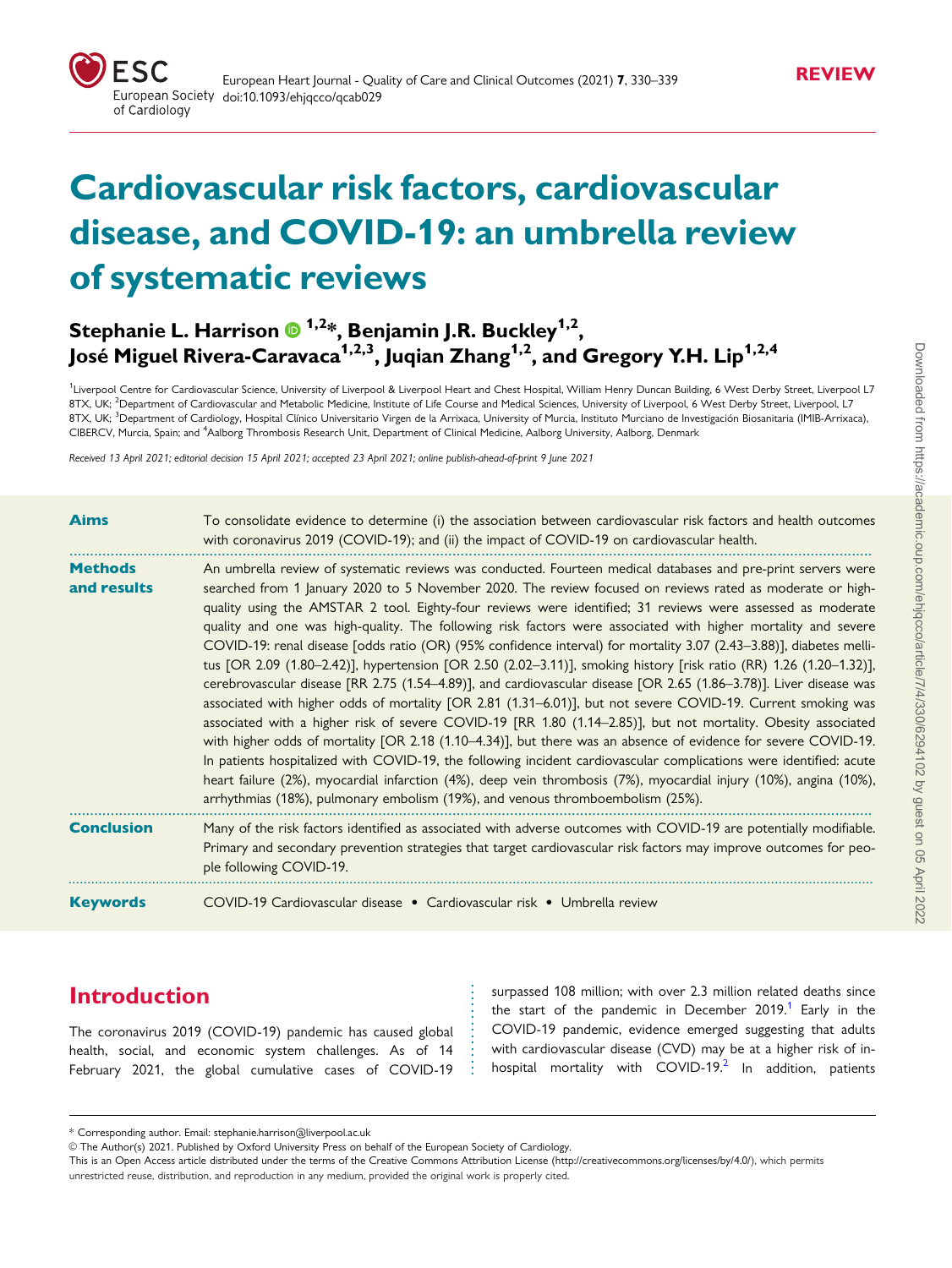<span id="page-2-0"></span>. hospitalized with COVID-19 demonstrated a propensity to thrombosis.<sup>[3](#page-9-0)</sup>

A rapidly emerging evidence base of COVID-19 research has suggested the following may all increase risk of severe COVID-19 or mortality with COVID-19: higher age, male sex, black or African American or other ethnic minority backgrounds, and underlying health conditions, including CVD and cardiovascular risk factors (e.g. hypertension, diabetes mellitus, and chronic kidney disease). $4-12$  $4-12$  In the UK, a prospective observational cohort study of 20 133 patients hospitalized with COVID-19 suggested that the risk of mortality was higher among patients with cardiac, pulmonary, kidney and liver diseases, as well as cancer, dementia, and obesity (hazard ratios from 1.16 to 1.51). $13$ 

More severe cases of COVID-19 have been associated with newonset cardiovascular conditions. Although, the hallmark of COVID-19 is respiratory involvement, ranging from mild upper respiratory symptoms to acute respiratory distress syndrome,<sup>[14](#page-9-0)</sup> severe COVID-19 has been implicated in multi-organ involvement, with several observational case series showing a significant proportion of cardiac involvement among hospitalized patients.<sup>[9,15,16](#page-9-0)</sup> COVID-19 appears to associate with a wide spectrum of cardiovascular sequelae, including acute-onset heart failure, arrhythmias, acute coronary syndrome, myocarditis, and cardiac arrest. Moreover, the acute cardiac injury seems to be significantly correlated with increased in-hospital mortality in COVID-19 patients.<sup>9</sup>

Despite our current understanding of CVD and outcomes with COVID-19, the rapid expanse of research during the pandemic has resulted in substantial variability of risk estimates and duplication of patient data. Indeed, this is particularly problematic when focusing on systematic reviews and meta-analyses, arguably the gold standard of scientific evidence, which have included overlapping patient populations and represent a variety of evidence quality.

Commissioned by Public Health England, the aim of this umbrella review of systematic reviews was to consolidate evidence which addressed the following two research questions: (i) What is the association between cardiovascular risk factors or CVD and health outcomes, hospitalization, ventilation, and mortality caused by COVID-19? and (ii) What is the impact of COVID-19 on cardiovascular health?

# **Methods**

This umbrella review was conducted using the Preferred Reporting Items for Systematic Reviews and Meta-Analyses (PRISMA) guidelines.<sup>17</sup> Although there was no published protocol, the research questions, search strategy, and inclusion/exclusion criteria were independently developed by Public Health England prior to the commencement of the review.

#### **Objectives**

To determine (i) the association between cardiovascular risk factors or CVD and health outcomes with COVID-19; and (ii) the impact of COVID-19 on cardiovascular health.

### Population, exposure, comparator, and outcomes

The population was people with COVID-19. Reviews which were focused on children (aged <18 years) were not eligible for inclusion. For the first objective, the exposures were cardiovascular risk factors, CVD, or cerebrovascular disease. Cardiovascular risk factors pre-defined as eligible for inclusion were smoking, hypertension, obesity, sedentary behaviour/physical inactivity, alcohol use, diet, cholesterol, familial hypercholesterolaemia, hyperlipoproteinaemia type II, hyperglycaemia, prediabetic state, diabetes, atrial fibrillation, renal insufficiency, kidney diseases, liver diseases, fibrosis, and dementia. The comparator group included individuals with COVID-19 without CVD or the risk factor of interest. The outcomes were any health outcomes with COVID-19 including hospitalization, ventilation, and mortality, or composite measures of these. No exclusions were placed on methods used to diagnose COVID-19, CVD, or cardiovascular risk factors. For the second objective, the exposure was COVID-19 and a comparator group was not needed. The outcomes were any incident cardiovascular or cerebrovascular events following a diagnosis of COVID-19.

#### Study design

Systematic reviews or meta-analyses were eligible for inclusion. In accordance with the Database of Abstracts of Reviews of Effects (DARE) criteria, to be included, the reviews needed to have detailed the inclusion and exclusion criteria, conducted an adequate search, assessed the quality of included studies, synthesized the results of the included studies and provided sufficient details of the characteristics of the included studies.<sup>18</sup> Pre-prints, grey literature, or peer-reviewed publications were eligible for inclusion. Where a pre-print and a peer-reviewed publication of the same systematic review were found, only the peer-reviewed publication was included. Only reviews published in the English language were eligible for inclusion.

#### Search strategy

The search was conducted in early November 2020, and the following electronic databases were searched from 1 January 2020 to 5 November 2020: Cochrane Library, Ovid Medline, Ovid Emcare, Embase, Epistemonikos COVID-19, EPPI Living Map, Evidence Aid, Global Health, LENUS, medRxiv, Norwegian Institute of Public Health, PROSPERO, PubMed, and the World Health Organisation. Exploded Medical subject headings (MesH) terms were combined with appropriate free-text terms for CVD, cardiovascular risk factors, and COVID-19. These were mapped across different databases. The Medline systematic review search filter was applied to the search to limit the number of results to this type of review. The search strategy conducted in Medline is shown in [Supplementary material online,](https://academic.oup.com/ehjqcco/article-lookup/doi/10.1093/ehjqcco/qcab029#supplementary-data) Table S1.

#### Study selection

The results from the different electronic databases were exported into EndNote X9 and duplicates were removed. Two reviewers (S.L.H. and B.J.R.B.) completed title and abstract screening independently and in duplicate. Of the potentially included reviews, full-texts were retrieved and also independently screened in duplicate by the same two reviewers to identify reviews for inclusion. Disagreements were resolved through discussion to reach a consensus.

#### Data extraction

. . . . . . . . . . . . . . . . . . . . . . . . . . . . . . . . . . . . . . . . . . . . . . . . . . . . . . . . . . . . . . . . . . . . . . . . . . . . . . . . . . . . . . . . . . . . . . . . . . . . . . . . . . . . . . . . . . . . . . . . . . . . . . . . . . . . . . . . . . . . . . . . . . . . . . . . . . . . . . . . . . . . . . . . . . . .

A data extraction form was pre-defined in Microsoft Excel with the following information: first author, review search dates, number of included studies, countries of included studies, study designs of included studies,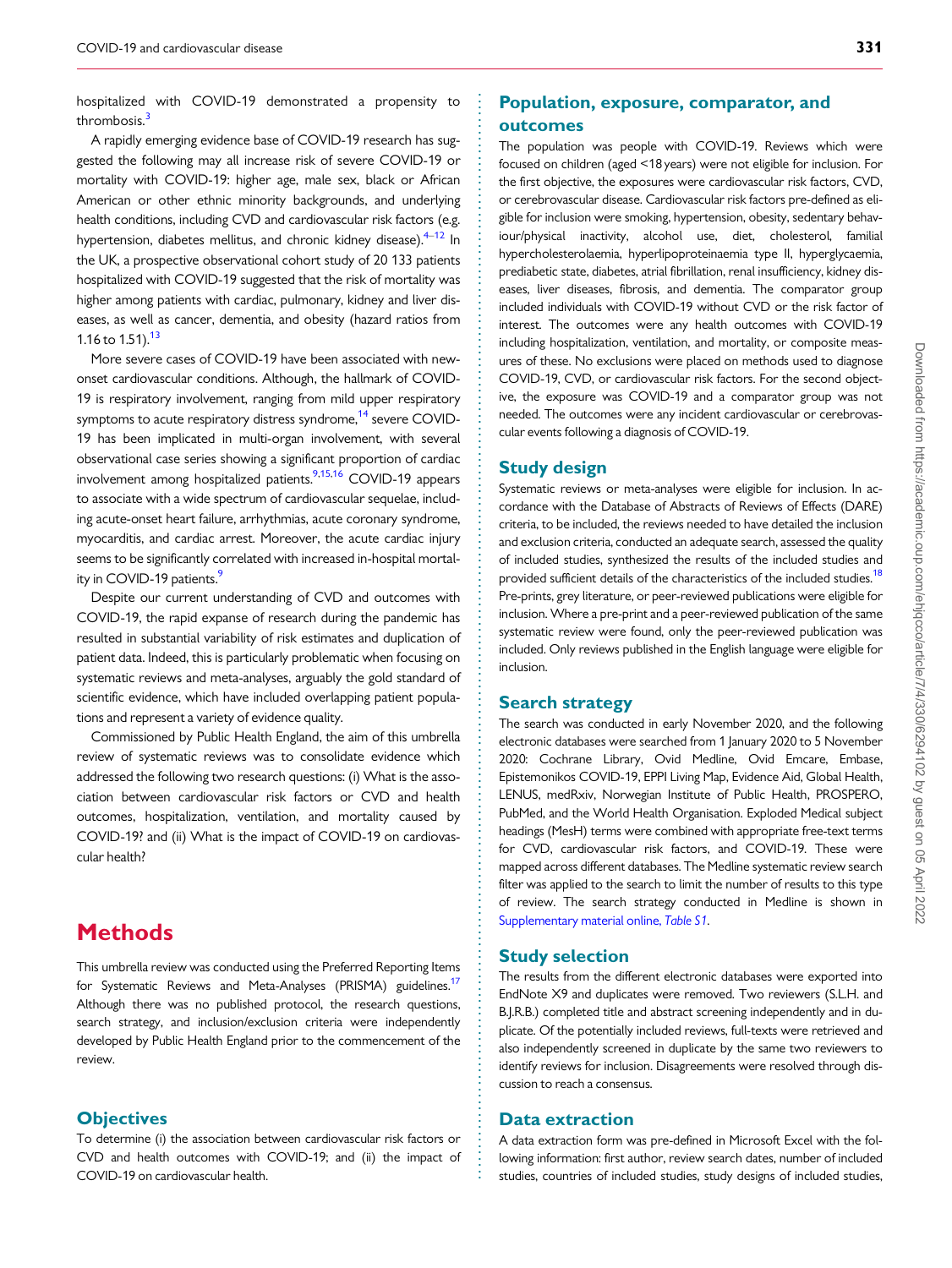<span id="page-3-0"></span>. number of patients, population inclusion criteria, exposures examined, outcomes examined, whether a meta-analysis was performed (yes/no), methods if a meta-analysis was performed (e.g. random-effects or fixedeffects model), results for each exposure and outcome of interest (and number of studies and patients for each analysis if different from the total study sample), quality assessment results, conclusions, and reported limitations. The principal summary measures were odds ratios, risk ratios, or hazard ratios. Two reviewers (S.L.H. and B.I.R.B.) independently completed the data extraction in duplicate for 10 of the reviews (12%) and achieved good agreement (>80%). Data extraction for the remaining included reviews was completed by one reviewer (S.L.H. or B.J.R.B.). This approach is in line with the AMSTAR 2 checklist.<sup>19</sup>

#### Quality assessment

Two reviewers (J.M.R.-C. and J.Z.) independently critically assessed the quality of 10 included reviews (12%) using the AMSTAR 2, which is a critical appraisal tool for systematic reviews that include randomized or non-randomized studies of healthcare interventions.<sup>[19](#page-9-0)</sup> The reviewers discussed any disagreement until optimal agreement was achieved (100%), and the quality assessment of the remaining included reviews was completed by one reviewer (J.M.R.-C. or J.Z.). The AMSTAR 2 includes 16 items, and as the AMSTAR 2 is designed for reviews of interventions, we modified the items which referred to 'interventions' to refer to 'exposures' in the included reviews. Using the AMSTAR 2 checklist, each included review was given an overall confidence rating of 'critically low' (more than one critical flaw with or without non-critical weaknesses), 'low' (one critical flaw with or without non-critical weaknesses), 'moderate' (more than one non-critical weakness) or 'high' (no or one non-critical weakness).

#### Overlapping reviews

Reviews overlapped if they examined associations between the same exposure and outcome. It was noted that duplication of primary studies within reviews which examined the same exposure and outcome was extensive; therefore, incorporating results from reviews which examined the same exposure and outcomes was likely to lead to the inclusion of the same primary studies more than once. More recent reviews tended to include larger numbers of patients, greater numbers of cohort studies, and data from a wider variety of countries. Therefore, for each risk factor included in this umbrella review, we have highlighted the findings from the largest moderate- or high-quality systematic review.

#### Data synthesis

. . . . . . . . . . . . . . . . . . . . . . . . . . . . . . . . . . . . . . . . . . . . . . . . . . . . . . . . . . . . . . . . . . . .

A narrative synthesis of the included systematic reviews and meta-analyses was conducted. Summary tables describe review characteristics and findings of meta-analyses are presented using forest plots.

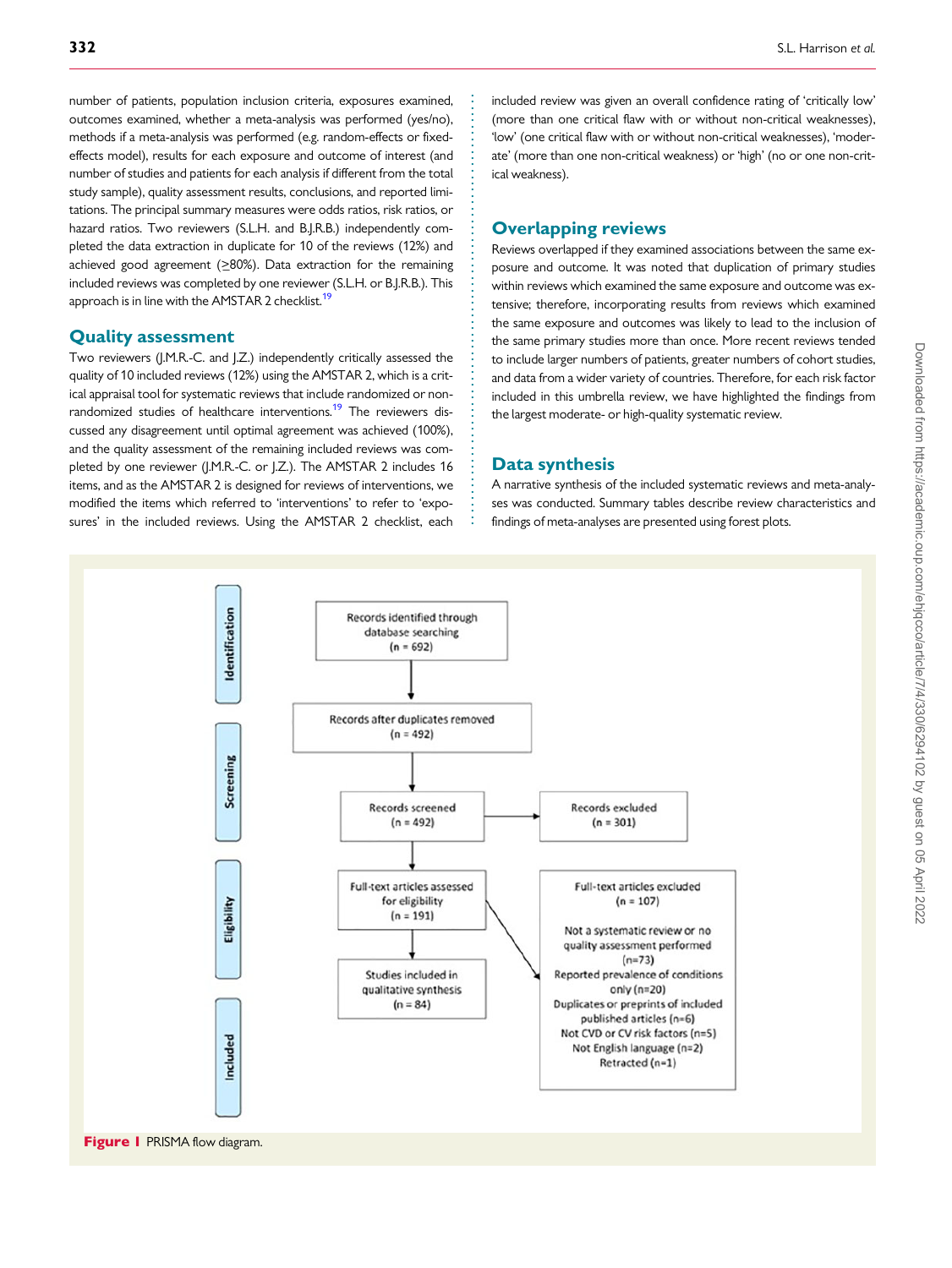# <span id="page-4-0"></span>**Results**

### **Screening**

The searches resulted in 692 studies identified and after the removal of duplicates, 492 studies were screened at the title and abstract stage (Figure [1](#page-3-0)). After reviewing the title and abstracts, 301 (61.2%) were removed, and the full-texts were retrieved for 191 studies and subsequently assessed for eligibility. At the full-text screening stage, 107 articles were excluded and the reasons are listed in the PRISMA flow diagram. Attempts were made to contact the authors of one of the included reviews for further information, but no response was received. After the full-text screening, 84 systematic reviews or meta-analyses which addressed the research questions were identified.

# Assessment of the quality of the included reviews

Of the 84 included reviews, according to the AMSTAR 2 rating, 33%  $(n= 28$  reviews) were assessed as critically low quality; 29%  $(n= 24)$ were assessed as low quality,  $37\%$  ( $n=31$ ) were moderate quality,  $20-50$  $20-50$ and only one review, which reported associations between smoking and outcomes with COVID-19, was assessed as high-quality.<sup>[51](#page-10-0)</sup> The full AMSTAR 2 assessments and references to the critically low and low-quality studies are provided in [Supplementary material online,](https://academic.oup.com/ehjqcco/article-lookup/doi/10.1093/ehjqcco/qcab029#supplementary-data) [Table S2](https://academic.oup.com/ehjqcco/article-lookup/doi/10.1093/ehjqcco/qcab029#supplementary-data).

The AMSTAR 2 criteria which were often met by the included reviews were: (i) outlining the research questions and inclusion criteria including the elements of participants, intervention, comparator group, and outcomes (AMSTAR 2 criterion #1), (ii) explaining the selection of study designs for inclusion (AMSTAR 2 criterion #3), (iii) performing duplicate screening and duplicate data extraction (AMSTAR 2 criteria #5 and #6), and (iv) declaring potential conflicts of interest and sources of funding (AMSTAR 2 criterion #16). Most of the reviews achieved 'Partially Yes' in the following sections: assessing selection bias and confounding factors in the risk of bias assessment (AMSTAR 2 criterion #9), and providing sufficient explanation on the method prior to its conduction (AMSTAR 2 criterion #2), although limited studies reported clear plans to investigate causes of heterogeneity. Although most reviews mentioned publication bias or planned for its assessment (AMSTAR 2 criterion #15), some of the reviews did not perform an assessment of this bias or report this bias either due to small sample size, or no explanation was provided.

The AMSTAR 2 criteria which were not reported in the majority of the reviews were (i) a list of excluded studies and justifications for exclusion (AMSTAR 2 criterion #7) and (ii) reporting sources of funding for studies included in the review (AMSTAR 2 criterion #10). Further, AMSTAR 2 criteria which were often not fulfilled in the included reviews were justification of restrictions of the search, adjustment for confounding factors in meta-analyses, assessment on the impact of risk of bias for individual studies on the results of the metaanalysis, and sufficient discussion and interpretation of the results with the impact of individual risk of bias.

# Characteristics of the moderate and high-quality reviews

The number of studies in the included 32 moderate or high-quality reviews ranged from  $3^{45}$  to 75.<sup>38</sup> The earliest search date was to 2 March  $2020$ , $26$  and the most recent search date was to 11 August 2020.<sup>39</sup> Three reviews only included studies from China,<sup>22,26,[46](#page-10-0)</sup> two reviews did not report the country of the studies<sup>24,36</sup> and 27 reviews included studies from multiple countries. The reviews included observational studies such as case reports, case series, cross-sectional studies, and retrospective and prospective cohort studies. [Supplementary material online,](https://academic.oup.com/ehjqcco/article-lookup/doi/10.1093/ehjqcco/qcab029#supplementary-data) Table S3 summarizes the characteristics and results of all 84 reviews identified.

## Cardiovascular disease or cardiovascular risk factors and outcomes with COVID-19

Figures [2](#page-5-0) and [3](#page-5-0) provide a summary of the main findings of moderate or high-quality reviews which examined associations between CVD or cardiovascular risk factors and outcomes with COVID-19. Figures [2](#page-5-0) and [3](#page-5-0) focus on the outcomes which were most consistently reported in the included reviews (mortality and severe COVID-19). However, there was variation in how severe COVID-19 was defined [\(Supplementary material online,](https://academic.oup.com/ehjqcco/article-lookup/doi/10.1093/ehjqcco/qcab029#supplementary-data) Table S3).

#### Cardiovascular disease

Ten moderate quality systematic reviews examined associations between CVD and outcomes with COVID-19.[20,21,23,31,33](#page-9-0),[36,38,39,44,](#page-9-0)[49](#page-10-0) The largest of which (Luo et al.,) suggested CVD was associated with 2.65 times higher odds of mortality with COVID-19 [pooled odds ratio (OR) 2.65, 95% confidence interval (CI)  $1.86 - 3.78$ ,  $n = 30$  studies, considerable heterogeneity ( $I^2 = 86\%)$ ].<sup>[33](#page-9-0)</sup>

Five reviews examined the association between CVD and severe COVID-19 and were rated as moderate quality.[23](#page-9-0),[24,33,35,](#page-9-0)[48](#page-10-0) However, the definition of severe COVID-19 was inconsistent across the reviews. The largest of which (Luo et al.,) suggested CVD was associated with 3.86 times higher odds of severe COVID-19 [pooled OR 3.86 (2.70–5.52),  $n = 29$  studies, substantial heterogeneity ( $l^2$  =  $(63%)$ ].<sup>[33](#page-9-0)</sup>

Three reviews examined associations between coronary heart disease (CHD) and outcomes with COVID-19 and were rated moderate quality.  $20,23,39$  The largest review included 11 studies and suggested CHD was significantly associated with 3.63 times higher odds of mortality with COVID-19 [pooled OR 3.63 (1.52–8.65), considerable heterogeneity ( $l^2$  = 100%)]. $^{39}$  One review which was rated moderate quality reported CHD was associated with 2 times higher odds of severe COVID-19 [pooled OR 2.03 (1.39–2.97), moderate heterogeneity ( $l^2$  = 44%)].<sup>[23](#page-9-0)</sup>

#### Cerebrovascular disease

. . . . . . . . . . . . . . . . . . . . . . . . . . . . . . . . . . . . . . . . . . . . . . . . . . . . . . . . . . . . . . . . . . . . . . . . . . . . . . . . . . . . . . . . . . . . . . . . . . . . . . . . . . . . . . . . . . . . . . . . . . . . . . . . . . . . . . . . . . . . . . . . . . . . . . . . . . . . . . . . . . . . . . . . . . . .

Nine reviews which were rated as moderate quality examined associations between cerebrovascular disease and outcomes with COVID-19.[21](#page-9-0),[23,25,31,38,39](#page-9-0),[44](#page-9-0)[,46,48](#page-10-0) The moderate quality review with the largest number of studies reported cerebrovascular disease was associated with a significant 2.75 times higher risk of mortality [pooled relative risk (RR) 2.75 (1.54–4.89),  $n = 11$  studies, considerable heterogeneity ( $l^2 = 99\%)$ ].<sup>39</sup> The review by Fang et al.,<sup>[23](#page-9-0)</sup> was also rated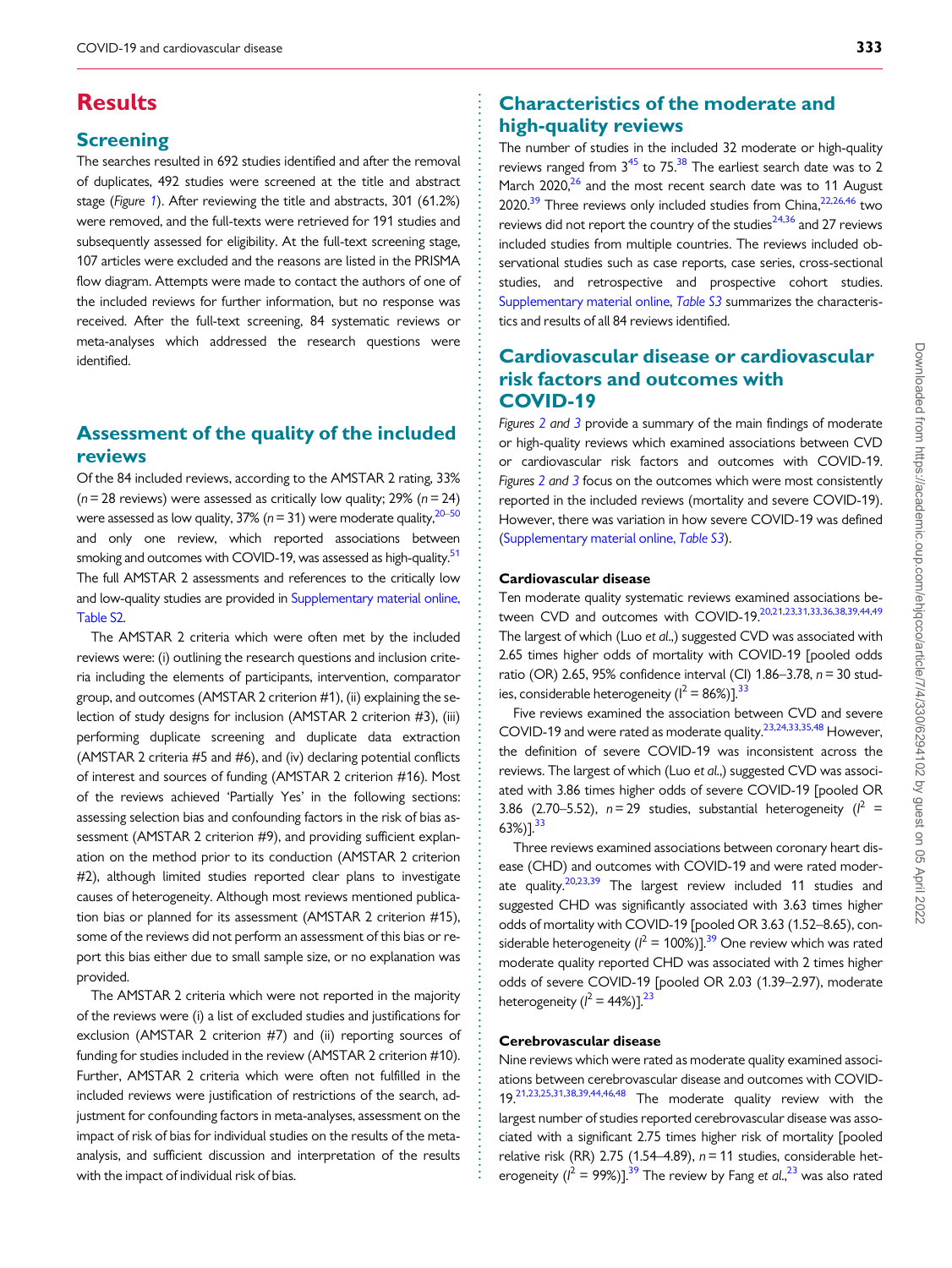<span id="page-5-0"></span>

| <b>Exposure</b>                       | No of<br>studies<br>30 | <b>Mortality</b> | Effect size (95% CI)<br>OR: 2.65 (1.86-3.78) | $1^2$ (%)<br>86 |
|---------------------------------------|------------------------|------------------|----------------------------------------------|-----------------|
| Cardiovascular disease 33             |                        |                  |                                              |                 |
| Cerebrovascular disease <sup>39</sup> | 11                     |                  | RR: 2.75 (1.54-4.89)                         | 99              |
| Hypertension <sup>33</sup>            | 58                     |                  | OR: 2.50 (2.02-3.11)                         | 93              |
| Diabetes mellitus 33                  | 63                     |                  | OR: 2.09 (1.80-2.42)                         | 81              |
| Renal disease 33                      | 35                     |                  | OR: 3.07 (2.43-3.88)                         | 73              |
| Liver disease 31                      | 8                      |                  | OR: 2.81 (1.31-6.01)                         | 0               |
| Current smoking <sup>51</sup>         | $\overline{7}$         |                  | RR: 1.46 (0.83-2.60)                         | 81              |
| Smoking history <sup>51</sup>         | 9                      |                  | RR: 1.26 (1.20-1.32)                         | 0               |
| Obesity <sup>39</sup>                 | $\overline{7}$         |                  | OR: 2.18 (1.10-4.34)                         | 99              |
|                                       |                        | っ                |                                              |                 |

Figure 2 Forest plot showing results of meta-analyses from reviews which investigated associations between cardiovascular disease or cardiovascular risk factors and mortality with COVID-19. Largest moderate- or high-quality review included, according to assessment with the AMSTAR 2 criteria. CI, confidence interval; OR, odds ratio; RR, relative risk.



Figure 3 Forest plot showing results of meta-analyses from reviews which investigated associations between cardiovascular disease or cardiovascular risk factors and severe COVID-19. Largest moderate- or high-quality review included, according to assessment with the AMSTAR 2 criteria. CI, confidence interval; NR, not reported; OR, odds ratio; RR, relative risk.

> . . . . . . . . . . . . . . . . .

. moderate quality and included the largest number of studies examining the association between cerebrovascular disease and severe COVID-19. Fang et  $al.$ <sup>[23](#page-9-0)</sup> reported that cerebrovascular disease was associated with 2.77 times higher risk of severe COVID-19 [pooled RR 2.77 (1.70–4.52),  $n = 12$  studies, moderate heterogeneity  $(l^2 = 40\%)$ ].

Two moderate quality reviews examined the association between cerebrovascular disease and intensive care unit (ICU) admission with COVID-19. The largest of these reviews did not find a significant association between cerebrovascular disease and risk of ICU admission with COVID-19 [pooled RR 1.9 (0.9–4.0),  $n = 4$  studies, considerable heterogeneity ( $l^2$  = 92%)].<sup>38</sup>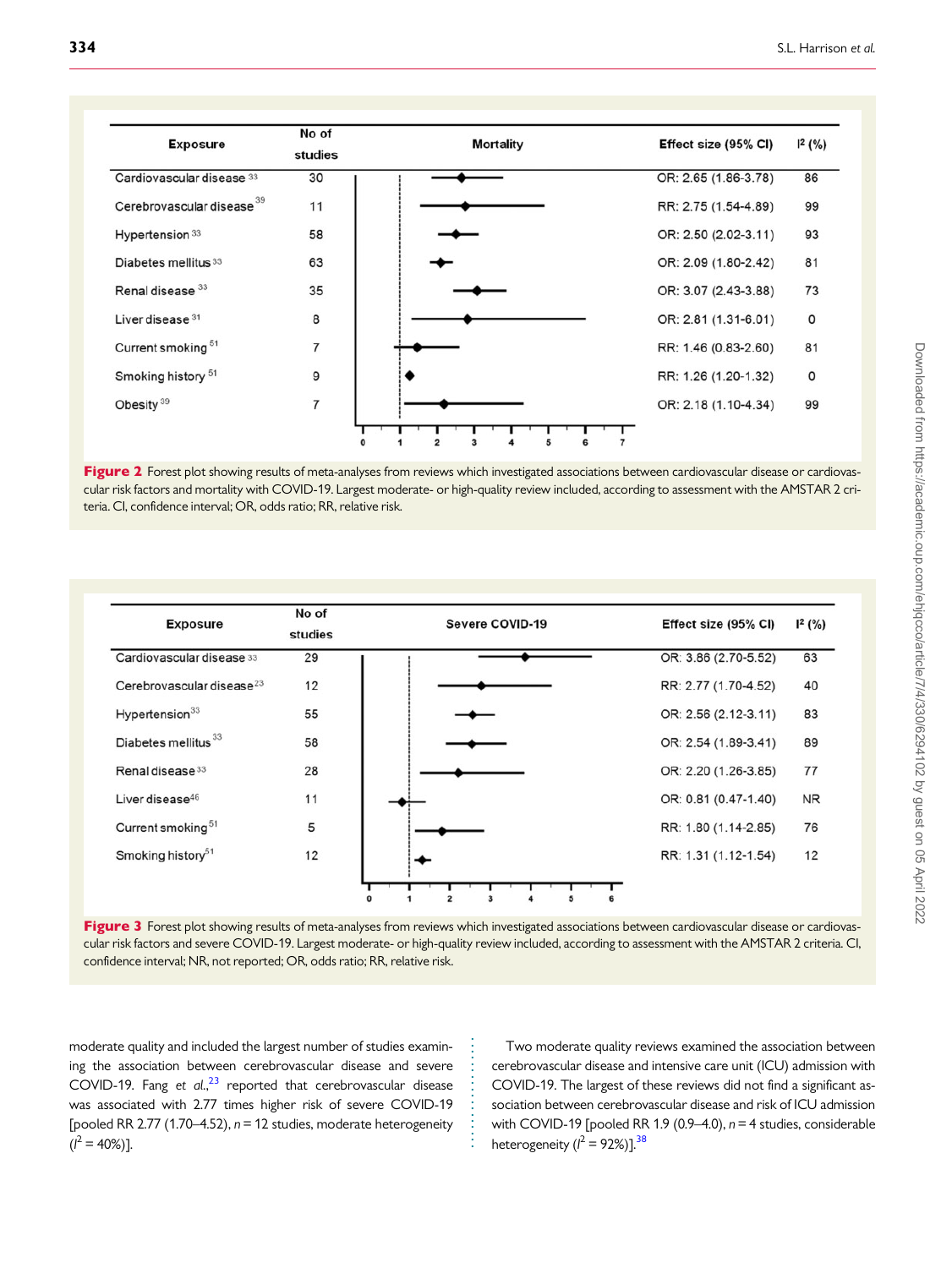<span id="page-6-0"></span>It was unclear in the majority of the reviews if the stroke occurred prior to or following a COVID-19 diagnosis.

#### Hypertension

Of the reviews which examined hypertension, 15 were rated as mod-erate quality.<sup>20,21,[23](#page-9-0),[24,30–33,35](#page-9-0),[36](#page-9-0),[38,39,44,](#page-9-0)[46,48](#page-10-0)</sup> Of the moderate quality reviews, Luo et al., $^{33}$  $^{33}$  $^{33}$  included the largest number of studies and suggested hypertension was associated with 2.5 times higher odds of mortality [pooled OR 2.50,  $(2.02-3.11)$ ,  $n = 58$  studies, considerable heterogeneity ( $l^2$  = 93%)]. Luo et al. also reported a significant association between hypertension and higher odds of severe COVID-19 [pooled OR 2.56 (2.12-3.11),  $n = 55$  studies, considerable heterogeneity ( $l^2 = 83\%)$ ]. One moderate quality review reported a significant association between hypertension and higher odds of a composite adverse outcome of mortality, mechanical ventilation, or severe COVID-19 [pooled OR 3.15 (2.26–4.41), n= 38 studies, moderate heterogeneity ( $l^2 = 40\%)$ ].<sup>24</sup> Two moderate quality reviews examined the association between hypertension and risk of ICU admission, $23,38$  $23,38$  $23,38$  with the largest, more recent review reporting a pooled RR of 1.4 (1.1–1.7),  $n=9$  studies, and substantial heterogeneity ( $l^2 =$ 53%).<sup>38</sup> Associations between antihypertensive medication use and outcomes with COVID-19 were not examined in this umbrella review.

#### Diabetes mellitus

Of the reviews which examined diabetes mellitus, 18 were rated as moderate quality[.20,21](#page-9-0),[23,24,30–36,38](#page-9-0)–[40](#page-9-0),[44](#page-9-0)[,46–48](#page-10-0) Luo et al., conducted the largest moderate quality review and reported significant associations between diabetes mellitus and higher odds of mortality [pooled OR 2.09 (1.80–2.42),  $n = 63$  studies, considerable heterogeneity ( $l^2 =$ 81%)], and severe COVID-19 [pooled OR 2.54 (1.89–3.41), n= 58 studies, considerable heterogeneity ( $l^2 = 89\%)$ ].<sup>33</sup> One moderate quality review reported a significant association between diabetes mellitus and 2.34 times higher odds of a composite adverse outcome of mortality, mechanical ventilation or severe COVID-19 [pooled OR 2.34 (1.64–3.33),  $n = 34$  studies, substantial heterogeneity ( $l^2 =$  $80\%)$ ].<sup>24</sup> Two moderate quality reviews examined the association between diabetes and risk of ICU admission, $23,38$  and the largest, more recent review reported a pooled RR of 1.9 (1.4–2.6),  $n = 12$  studies, and considerable heterogeneity ( $l^2 = 90\%)$ ].<sup>38</sup> The association between diabetes and mortality with COVID-19 was stratified by age group in one moderate quality review of nine studies, and the association only remained statistically significant for patients aged <70 years [pooled OR 2.05 (1.44–2.94), moderate heterogeneity ( $l^2$  = 32%)].<sup>[47](#page-10-0)</sup>

#### Renal disease

All reviews compared renal/kidney disease/disorder or chronic kidney disease to no renal disease/disorder. No reviews examined the impact of different stages of renal disease on outcomes with COVID-19. Eight reviews rated as moderate quality examined associations between renal disease and outcomes with COVID-19[.20,23,31,33](#page-9-0),[38,39,44,](#page-9-0)[48](#page-10-0) The largest moderate quality review reported a significant association between renal disease and higher odds of mortality [pooled OR 3.07 (2.43–3.88),  $n = 35$  studies, substantial heterogeneity ( $l^2$  = 73%)], $33$  and severe COVID-19 [pooled OR 2.20 (1.26–3.85),  $n = 28$  studies, considerable heterogeneity ( $l^2 = 77\%)$ ).<sup>33</sup>

#### Liver disease

Six reviews rated as moderate quality examined associations between liver disease and outcomes with COVID-19. Some of the reviews referred to 'chronic liver disease' whilst others only specified 'liver disease', and no distinctions were made for the severity of liver disease. Four moderate quality reviews examined the association between liver disease and mortality with COVID-19. $31,38,39,44$  Islam et al.<sup>[31](#page-9-0)</sup> was the largest review and reported a significant association between liver disease and 2.81 times higher odds of mortality [pooled OR 2.81 (1.31–6.01),  $n = 8$  studies, no heterogeneity ( $l^2 = 0$ %)]. The largest moderate quality review which examined the association between liver disease and severe COVID-19 did not find a significant association [pooled OR 0.81 (0.47–1.40),  $n = 11$  studies,  $l^2$  not reported], but this review was relatively older (searches until April 2020)[.46](#page-10-0)

#### **Obesity**

Three reviews rated as moderate quality examined associations between obesity or body mass index (BMI) and outcomes with COVID-19[.39](#page-9-0),[45](#page-10-0),[46](#page-10-0) The largest moderate quality review reported a statistically significant association between obesity and mortality [pooled OR 2.18,  $(1.10-4.34)$ ,  $n = 7$  studies considerable heterogeneity ( $l^2$  = 99%)].<sup>[39](#page-9-0)</sup> One further moderate quality review also suggested obesity was associated with increased risk of in-hospital critical care with COVID-19, but a meta-analysis was not per-formed.<sup>[45](#page-10-0)</sup> One moderate quality review including only four studies of 221 patients reported no statistically significant association between BMI and severe COVID-19[.46](#page-10-0)

#### Smoking

One of the reviews which examined smoking and outcomes with COVID-19 was rated high-quality, $51$  and six reviews were rated mod-erate quality.<sup>[21,28,35,39,41](#page-9-0),[46](#page-10-0)</sup> There were differences in the comparisons made in the reviews which examined smoking (e.g. current/ former smoker vs. never smoker and current smoking vs. not current smoking). The high-quality review by Reddy et al.,<sup>[51](#page-10-0)</sup> reported a statistically significant association between current smoking and 1.80 times higher risk of severe COVID-19 [pooled RR 1.80  $(1.14-2.85)$ ,  $n=5$ studies, considerable heterogeneity ( $l^2 = 76\%)$ ], but no significant association between current smoking and disease progression, ICU admission, mechanical ventilation, or mortality. One moderate quality review which examined smoking had a more recent search date than the high-quality review and also did not find a significant association between current smoking and mortality with COVID-19.<sup>[39](#page-9-0)</sup>

In the same high-quality review, smoking history vs. never smoking was associated with severe COVID-19 [pooled RR 1.31 (1.12–1.54),  $n = 12$  studies, low heterogeneity ( $l^2 = 12\%)$ ], disease progression [pooled RR 2.18 (1.06–4.49),  $n = 5$  studies, substantial heterogeneity  $(l^2 = 69\%)$ ], mechanical ventilation [pooled RR 1.20 (1.01–1.42), n = 4 studies, no heterogeneity ( $l^2 = 0\%)$ ] and mortality [pooled RR 1.26 (1.20–1.32),  $n = 9$  studies, no heterogeneity ( $l^2 = 0$ %)], but not ICU admission.<sup>51</sup>

#### Alcohol

. . . . . . . . . . . . . . . . . . . . . . . . . . . . . . . . . . . . . . . . . . . . . . . . . . . . . . . . . . . . . . . . . . . . . . . . . . . . . . . . . . . . . . . . . . . . . . . . . . . . . . . . . . . . . . . . . . . . . . . . . . . . . . . . . . . . . . . . . . . . . . . . . . . . . . . . . . . . . . . . . . . . . . . . . . . .

One moderate quality review was identified which examined associations between alcohol consumption and severe COVID-19.<sup>46</sup> The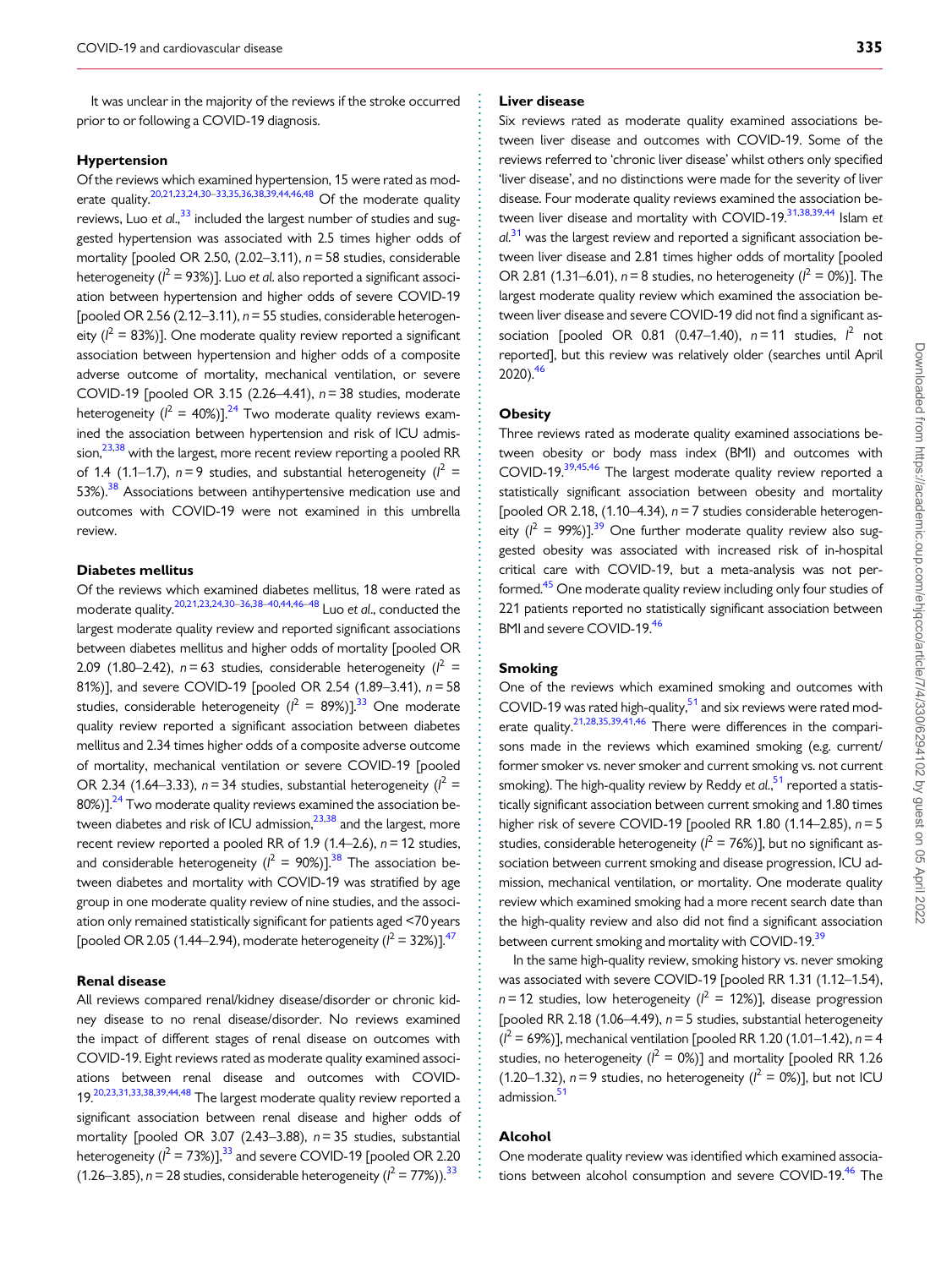<span id="page-7-0"></span>. review only identified one study which included 30 patients with COVID-19 and did not find a statistically significant association between alcohol use and severe COVID-19 [OR 1.86 (0.40–8.69)].

#### Multiple cardiovascular risk factors

One moderate quality review examining 21 studies with >77 000 patients reported a significant association between increasing numbers of cardiovascular co-morbidities or cardiovascular risk factors and higher mortality was significantly associated with COVID-19 case fatality rate (regression coefficient 0.001, 95% CI 0.003–0.005,  $P < 0.001$ .<sup>[42](#page-9-0)</sup>

### The impact of COVID-19 on cardiovascular health

All of the reviews which examined the impact of COVID-19 on cardiovascular health were completed in the acute phase, and no reviews were found which examined the impact of COVID-19 on longer-term cardiovascular outcomes.

#### Acute cardiac injury

Five reviews rated as moderate quality reported the pooled inci-dence of acute cardiac injury in patients with COVID-19.<sup>[27](#page-9-0),[30,36,37,42](#page-9-0)</sup> Of these reviews, only two further defined acute cardiac injury.<sup>27,37</sup> One of the reviews defined acute cardiac injury as 'serum levels of troponin or CK-MB above the 99th percentile upper reference limit, regardless of new abnormalities in electrocardiography and echocar- $\langle$  diography', $^{27}$  and one review defined acute cardiac injury as 'troponin levels  $>$ 28 pg/mL'.<sup>[37](#page-9-0)</sup> Amongst these reviews the incidence of acute cardiac injury ranged from 6%<sup>30</sup> to 25%.<sup>36</sup> The largest moderate quality review included over 77 000 participants and suggested the inci-dence of acute myocardial injury was 10.3%.<sup>[42](#page-9-0)</sup>

Four reviews rated as moderate quality examined the association between acute cardiac injury and outcomes with COVID-19.<sup>[24](#page-9-0),[33,36](#page-9-0)[,48](#page-10-0)</sup> The largest, most recent moderate quality review reported an association between acute cardiac injury and 17 times higher odds of mortality with COVID-19 [pooled OR 16.97 (7.87– 36.57),  $n = 14$  studies, considerable heterogeneity ( $l^2 = 89\%)$ ].<sup>33</sup>

One moderate quality review reported a significant association between acute cardiac injury and a composite adverse outcome of mortality, mechanical ventilation, or severe COVID-19 [pooled OR 10.58 (5.00–22.40),  $n = 12$  studies, substantial heterogeneity ( $l^2 = 59\%)$ ].<sup>24</sup> Two moderate quality reviews examined the association between acute cardiac injury and severe COVID-19.<sup>33,[48](#page-10-0)</sup> The largest, more recent moderate quality review reported a significant association between acute cardiac injury and severe COVID-19 [pooled OR 6.57 (3.70–11.65),  $n = 11$  studies, considerable heterogeneity ( $l^2$  =  $75\%)$ ].<sup>[33](#page-9-0)</sup>

#### Incident venous thromboembolism, pulmonary embolism, and deep vein thrombosis

One moderate quality meta-analysis of 17 studies estimated the incidence of venous thromboembolism (VTE), pulmonary embolism, and deep vein thrombosis as 25% (95% CI: 19%-31%), 19% (13%- 25%) and 7% (4%–10%), respectively for patients hospitalized with COVID-19. All of these estimates were shown to have considerable heterogeneity. A higher incidence of VTE was observed in severe compared to non-severe patients (pooled RR 4.76 (2.66–8.50), moderate heterogeneity ( $l^2 = 47\%)$ ).<sup>50</sup>

#### Incident arrhythmia, cardiac failure, and cerebrovascular disease

Two reviews rated moderate quality examined the incidence of arrhythmia developed during hospitalization with COVID-19.<sup>29,42</sup> The larger of these reported incidence of arrhythmias as 18.4% (95% CI 7.8–32.3%). $42$  One moderate quality review of four studies (245) patients) estimated the incidence of acute cardiac failure with COVID-19 as 6.5% (2.2%–12.2%), considerable heterogeneity ( $l^2$  =  $78\%$ ).<sup>26</sup> The incidence of acute cerebrovascular disease was not examined in any reviews rated as moderate quality.

#### Incident composite cardiovascular complications

Two moderate quality reviews examined the incidence of any cardio-vascular complication with COVID-19.<sup>[42,43](#page-9-0)</sup> The most recent moderate quality review reported a pooled incidence of 14.1% (10.3– 20.2%) for any cardiovascular complication developed in-hospital with COVID-19.<sup>42</sup> This review also reported a statistically significant association between cardiovascular complications and COVID-19 case fatality rate (regression coefficient 0.001, 95% CI 0.000–0.003,  $P = 0.038$ .<sup>42</sup>

# **Discussion**

. . . . . . . . . . . . . . . . . . . . . . . . . . . . . . . . . . . . . . . . . . . . . . . . . . . . . . . . . . . . . . . . . . . . . . . . . . . . . . . . . . . . . . . . . . . . . . . . . . . . . . . . . . . . . . . . . . . . . . . . . . . . . . . . . . . . . . . . . . . . . . . . . . . . . . . . . . . . . . . . . . . . . . . . . . . .

Evidence from this umbrella review suggests CVD, hypertension, diabetes mellitus, renal disease, and smoking history associate with a higher likelihood of severe COVID-19 and mortality with COVID-19. Current smoking associated with significantly higher risk of severe COVID-19, but not mortality. Liver disease was associated with significantly higher odds of mortality, but not severe COVID-19. Obesity associated with higher odds of mortality with COVID-19. Although cerebrovascular disease was associated with a higher likelihood of adverse outcomes with COVID-19, it was often unclear if the stroke occurred prior to or following infection. There was insufficient evidence to make conclusions regarding alcohol consumption and outcomes with COVID-19. Furthermore, although an extensive search was conducted, no moderate quality reviews were identified which examined cholesterol levels, arrhythmias, diet, physical activity, or dementia and outcomes with COVID-19. No identified reviews examined the impact of cardiovascular health on long-COVID.

Acute heart failure following COVID-19 was 2%, the incidence of myocardial infarction was 4%, myocardial injury was 10%, angina was 10%, arrhythmias was 18%, and incidence of venous thromboembolism, pulmonary embolism, and deep vein thrombosis was 25%, 19%, and 7%, respectively. No identified reviews examined the impact of COVID-19 on long-term cardiovascular health.

Early in the COVID-19 pandemic, concerns were raised about the potential for COVID-19 to cause new-onset cardiovascular complications or exacerbate existing CVD because of prior knowledge from influenza epidemics and outbreaks of other respiratory viruses.<sup>52</sup> Influenza epidemics have been associated with a rise in cardiovascular mortality.<sup>53</sup> Emerging evidence has suggested the COVID-19 pandemic may also have resulted in excess deaths in people with CVD, but this may be due to direct effects of infection and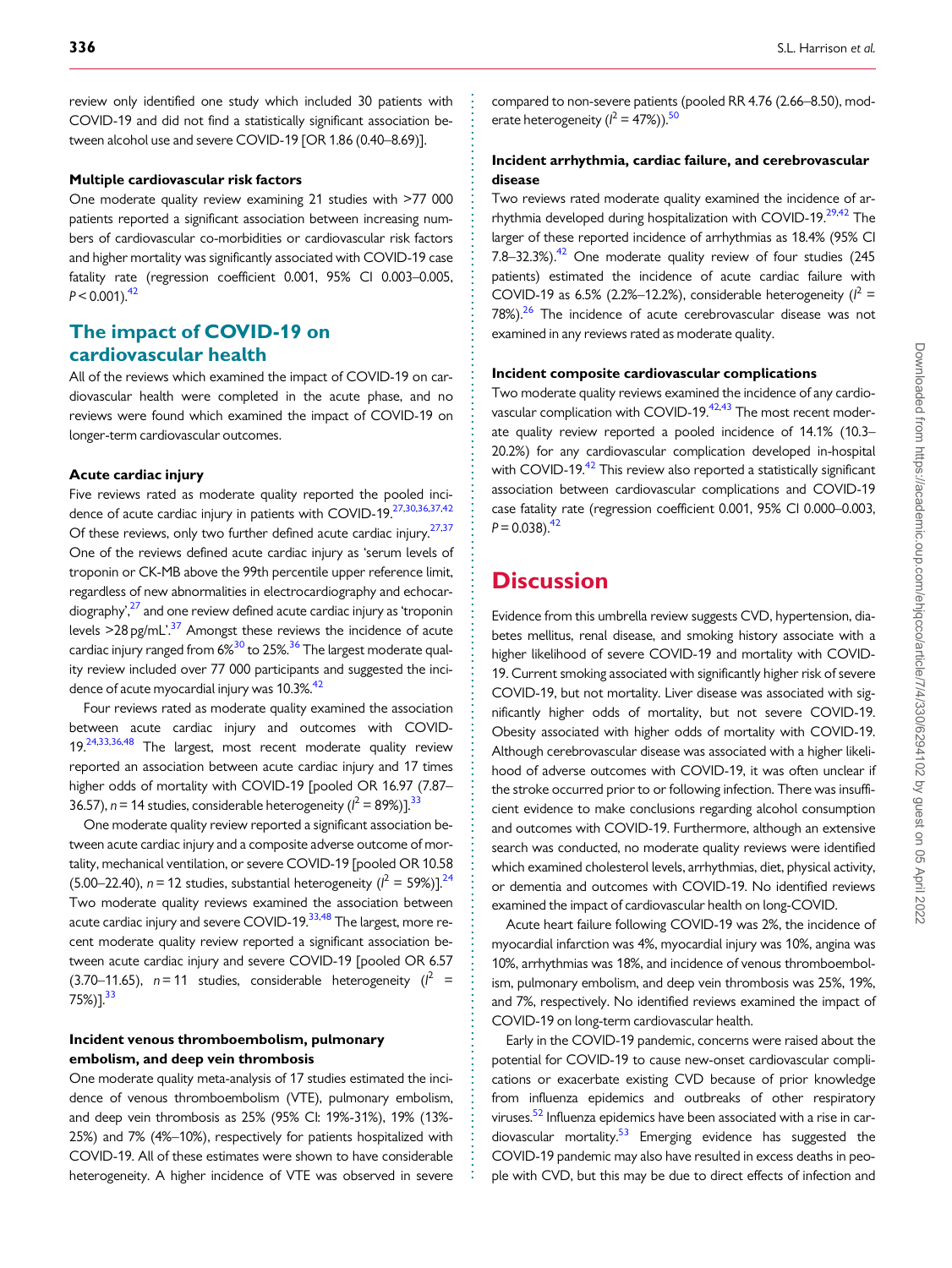<span id="page-8-0"></span>indirect effects due to changes in availability of healthcare and behaviour changes.<sup>54</sup>

The higher proportion of adverse outcomes with COVID-19 for patients with CVD or cardiovascular risk factors may also be due to underlying changes these risk factors have caused on inflammatory pathways, immune function, and/or lung function. First, Influenza and other upper respiratory infections may result in cardiovascular com-plications by causing a pro-inflammatory state.<sup>[53,55](#page-10-0)</sup> Similarly, dysregulation of coagulation and a hyperinflammatory response has been reported in some patients with COVID-19, which may cause a 'hypercoagulable state' and a propensity for thrombosis and throm-bosis-related complications.<sup>3,[56](#page-10-0)</sup> Second, cardiovascular risk factors such as diabetes mellitus may lead to immune function dysregulation, which may in turn increase susceptibility and predispose these patients to severe presentation of COVID-19.<sup>[57](#page-10-0)</sup> Third, some cardiovascular risk factors including smoking and obesity may impair pulmonary function resulting in a higher risk of severe outcomes with COVID-19. Both current and former smokers have accelerated lung function decline compared to never-smokers.<sup>58</sup> Additionally, obesity may also impair lung function by pushing the diaphragm upward and reducing lung volume.<sup>[59](#page-10-0)</sup>

Identifying cardiovascular risk factors for worsened COVID-19 prognosis is important to identify high-risk patient groups and targeting of intervention strategies. Many of the risk factors identified as significantly associated with adverse outcomes with COVID-19 are potentially modifiable. Therefore, primary and secondary prevention strategies which target these cardiovascular risk factors and conditions may improve outcomes for people following COVID-19.

Further research should focus on the impact of multiple cardiovascular risk factors and other multi-morbidity associations with COVID-19, as cardiovascular risk factors rarely occur in isolation. Although evidence will be observational, further research should include appropriate adjustment for confounding factors including age, socioeconomic status, and ethnicity, which are established risk factors for COVID-19 severity.

All included reviews which examined the impact of COVID-19 on cardiovascular health observed in-hospital cardiovascular outcomes only, and the impact of COVID-19 on long-term cardiovascular health was not investigated. Future research should determine longer-term outcomes for people with COVID-19, including whether COVID-19 impacts incident cardiovascular and cerebrovascular outcomes post-discharge, and whether CVD associates with a higher risk of long-COVID.

### Strengths and limitations

This umbrella review included a systematic search strategy to examine a wide-range of cardiovascular risk factors and cardiovascular conditions in relation to outcomes with COVID-19, and the impact of COVID-19 on cardiovascular health. Cardiovascular biomarkers were not included and the impact of treatments for COVID-19 on the observed associations was not examined as this was beyond the scope of the current review. Only reviews available in the English language were included. The quality of the included reviews varied, 52 critically low- and low-quality reviews according to the AMSTAR 2 checklist were included and there was duplication of primary studies within the reviews. However, we have focused on the results of reviews which were rated as moderate and high-quality. Due to the

nature of the research questions, only observational evidence was available to address the questions, which typically provides low certainty evidence and cannot infer causality. Confounding factors such as age, sex, and ethnicity may impact the results of reviews, but it was not clear in many of the reviews if the studies included in meta-analyses adjusted for these factors. Furthermore, high levels of heterogeneity were often reported in meta-analyses, which was typically not further investigated. Within the included reviews, there were inconsistencies in definitions used for severe COVID-19. Pre-prints were included because of the rapidly emerging evidence base, but the results reported in these articles may be subject to change following peer-review. However, only one of the reviews included in the forest plots was a pre-print.<sup>[31](#page-9-0)</sup>

# **Conclusions**

In conclusion, the evidence reported in this umbrella review suggests that CVD and certain cardiovascular risk factors including hypertension, diabetes mellitus, renal disease, liver disease, cerebrovascular disease, obesity, smoking history and current smoking associated with a higher likelihood of severe COVID-19 and/or mortality with COVID-19. Incident cardiovascular complications following hospitalization with COVID-19 may be up to 25% depending on the complication, but further evidence is needed to determine the impact of COVID-19 on long-term cardiovascular health outcomes. Many of the cardiovascular risk factors associated with COVID-19 are modifiable. Clinicians and policy makers should consider that primary and secondary prevention strategies which improve cardiovascular health may also improve outcomes for people following COVID-19.

# Supplementary material

[Supplementary material](https://academic.oup.com/ehjqcco/article-lookup/doi/10.1093/ehjqcco/qcab029#supplementary-data) is available at European Heart Journal – Quality of Care and Clinical Outcomes online.

### Data availability

No new data were generated or analysed in support of this research.

### Acknowledgements

Joanna Wood, Hannah Sullivan, and Katherine Thompson (Public Health England) are acknowledged for their contributions to the research. Joanna Wood developed the search strategies and completed the searches. Hannah Sullivan and Katherine Thompson developed the research questions and provided feedback on the results.

#### Funding

. . . . . . . . . . . . . . . . . . . . . . . . . . . . . . . . . . . . . . . . . . . . . . . . . . . . . . . . . . . . . . . . . . . . . . . . . . . . . . . . . . . . . . . . . . . . . . . . . . . . . . . . . . . . . . . . . . . . . . . . . . . . . . . . . . . . . . . . . . . . . . . . . . . . . . . . . . . . . . . . . . . . . . . . . . . .

This work was funded by Public Health England.

#### Conflict of interest

S.L.H. reports grants from Public Health England, during the conduct of the study; grants from Bristol Myers-Squibb, outside the submitted work. B.J.R.B. reports grants from Public Health England, during the conduct of the study; grants from Pfizer/Bristol-Myers Squibb (BMS), outside the submitted work. J.M.R.-C. reports grants from Sociedad Española de Trombosis y Hemostasia, grants from European Society of Cardiology Council on Basic Cardiovascular Science, outside the submitted work. J.Z. has nothing to disclose. G.Y.H.L. reports consultancy and speaker fees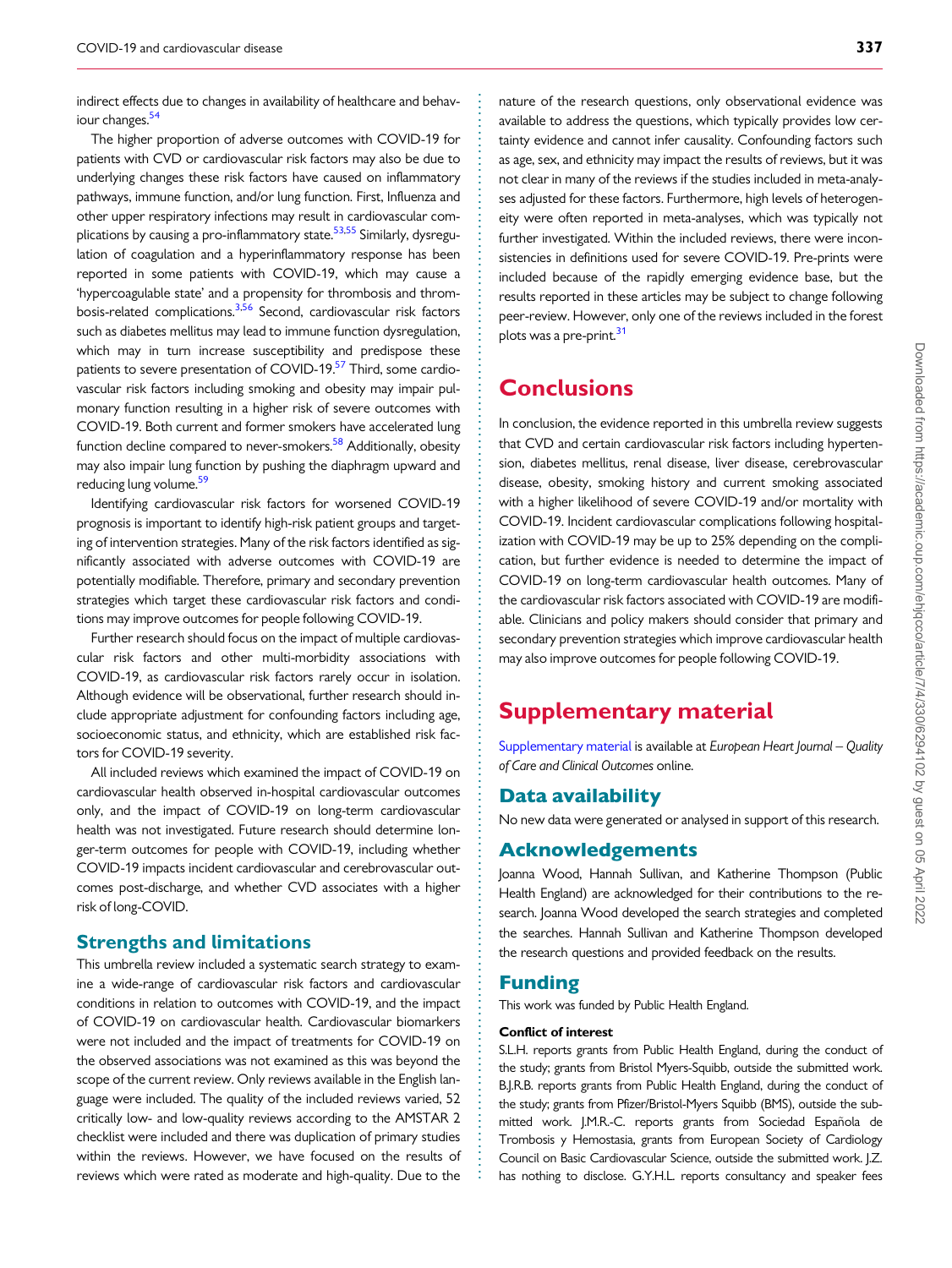<span id="page-9-0"></span>. from Bayer, Bayer/Janssen, BMS/Pfizer, Biotronik, Medtronic, Boehringer Ingelheim, Microlife, Roche, and Daiichi-Sankyo outside the submitted work. No fees received personally.

#### **References**

- [1](#page-1-0). WHO. COVID-19 Weekly Epidemiological Update. 2021. Available at: [https://www.](https://www.who.int/publications/m/item/weekly-epidemiological-update---16-february-2021) [who.int/publications/m/item/weekly-epidemiological-update—16-february-2021](https://www.who.int/publications/m/item/weekly-epidemiological-update---16-february-2021) (last accessed 7 May 2021).
- [2](#page-1-0). Mehra MR, Desai SS, Kuy S, Henry TD, Patel AN. Cardiovascular disease, drug therapy, and mortality in Covid-19. N Engl J Med 2020;382:e102.
- [3](#page-2-0). Bikdeli B, Madhavan MV, Jimenez D, Chuich T, Dreyfus I, Driggin E et al. COVID-19 and thrombotic or thromboembolic disease: implications for prevention, antithrombotic therapy, and follow-up. J Am Coll Cardiol 2020;75:2950–2973.
- 4. Yang X, Yu Y, Xu J, Shu H, Xia J, Liu H et al. Clinical course and outcomes of critically ill patients with SARS-CoV-2 pneumonia in Wuhan, China: a single-centered, retrospective, observational study. Lancet Respir Med 2020;8:475–481.
- 5. Yancy CW. COVID-19 and African Americans. JAMA 2020;323:1891.
- 6. Rimmer A. Covid-19: two thirds of healthcare workers who have died were from ethnic minorities. BMI 2020:369:m1621.
- 7. Richardson S, Hirsch JS, Narasimhan M, Crawford JM, McGinn T, Davidson KW, the Northwell C-RC et al. Presenting characteristics, comorbidities, and outcomes among 5700 patients hospitalized with COVID-19 in the New York City Area. JAMA 2020;323:2052.
- 8. Du R-H, Liang L-R, Yang C-Q, Wang W, Cao T-Z, Li M et al. Predictors of Mortality for patients with COVID-19 pneumonia caused by SARS-CoV-2: a prospective cohort study. Eur Respir J 2020;55:2000524.
- [9](#page-2-0). Shi S, Qin M, Shen B, Cai Y, Liu T, Yang F et al. Association of cardiac injury with mortality in hospitalized patients with COVID-19 in Wuhan, China. JAMA Cardiol 2020;5:802.
- 10. Henry BM, Lippi G. Chronic kidney disease is associated with severe coronavirus disease 2019 (COVID-19) infection. Int Urol Nephrol 2020;52:1193–1194.
- 11. Clark A, Jit M, Warren-Gash C, Guthrie B, Wang HHX, Mercer SW et al. Global, regional, and national estimates of the population at increased risk of severe COVID-19 due to underlying health conditions in 2020: a modelling study. The Lancet Global Health 2020;8:e1003-e1017.
- 12. Williamson EJ, Walker AJ, Bhaskaran K, Bacon S, Bates C, Morton CE et al. Factors associated with COVID-19-related death using OpenSAFELY. Nature 2020;584:430–436.
- [13](#page-2-0). Docherty AB, Harrison EM, Green CA, Hardwick HE, Pius R, Norman L, investigators IC et al. Features of 20 133 UK patients in hospital with covid-19 using the ISARIC WHO Clinical Characterisation Protocol: prospective observational cohort study. BMJ (Clinical Research ed.) 2020;369:m1985.
- [14](#page-2-0). Wu Z, McGoogan JM. Characteristics of and important lessons from the coronavirus disease 2019 (COVID-19) outbreak in China: summary of a report of 72314 cases from the Chinese Center for Disease Control and Prevention. JAMA 2020;323:1239–1242.
- [15](#page-2-0). Puntmann VO, Carerj ML, Wieters I, Fahim M, Arendt C, Hoffmann J et al. Outcomes of cardiovascular magnetic resonance imaging in patients recently recovered from coronavirus disease 2019 (COVID-19). JAMA Cardiol 2020;5: 1265–1273.
- [16](#page-2-0). Xu Z, Shi L, Wang Y, Zhang J, Huang L, Zhang C et al. Pathological findings of COVID-19 associated with acute respiratory distress syndrome. Lancet Respir Med 2020;8:420–422.
- [17](#page-2-0). Liberati A, Altman DG, Tetzlaff J, Mulrow C, Gøtzsche PC, Ioannidis JP, Clarke M et al. The PRISMA statement for reporting systematic reviews and meta-analyses of studies that evaluate healthcare interventions: explanation and elaboration. BMJ 2009;339:b2700.
- [18](#page-2-0). Database of Abstracts of Reviews of Effects (DARE): Quality-assessed Reviews. York (UK): Centre for Reviews and Dissemination (UK); 1995. [https://www.ncbi.](https://www.ncbi.nlm.nih.gov/books/NBK285222/) [nlm.nih.gov/books/NBK285222/ \(last accessed 7 May 2021\).](https://www.ncbi.nlm.nih.gov/books/NBK285222/)
- [19](#page-3-0). Shea BJ, Reeves BC, Wells G, Thuku M, Hamel C, Moran J et al. AMSTAR 2: a critical appraisal tool for systematic reviews that include randomised or nonrandomised studies of healthcare interventions, or both. BMJ 2017;358:j4008.
- [20](#page-4-0). Biswas M, Rahaman S, Biswas TK, Haque Z, Ibrahim B. Effects of Sex, Age and Comorbidities on the Risk of Infection and Death Associated with COVID-19: A Meta-Analysis of 47807 Confirmed Cases. SSRN 2020. Preprint available at SSRN 10.2139/ssrn.3566146.
- [21](#page-4-0). Chang R, Elhusseiny K, Yeh Y, Sun W. COVID-19 ICU and Mechanical Ventilation Patient Characteristics and Outcomes - A Systematic Review and Meta-analysis. ResearchSquare 2020. Preprint available at Research Square 10.212.03/rs.3.rs-66766/v1.
- [22](#page-4-0). De Lorenzo A, Kasal DA, Tura BR, Lamas CC, Rey HC. Acute cardiac injury in patients with COVID-19. Am J Cardiovasc Dis 2020;10:28-33.

. . . . . . . . . . . . . . . . . . . . . . . . . . . . . . . . . . . . . . . . . . . . . . . . . . . . . . . . . . . . . . . . . . . . . . . . . . . . . . . . . . . . . . . . . . . . . . . . . . . . . . . . . . . . . . . . . . . . . . . . . . . . . . . . . . . . . . . . . . . . . . . . . . . . . . . . . . . . . . . . . . . . . . . . . . . .

- [23.](#page-4-0) Fang X, Li S, Yu H, Wang P, Zhang Y, Chen Z et al. Epidemiological, comorbidity factors with severity and prognosis of COVID-19: a systematic review and metaanalysis. Aging 2020;12:12493–12503.
- [24.](#page-4-0) Figliozzi S, Masci PG, Ahmadi N, Tondi L, Koutli E, Aimo A et al. Predictors of adverse prognosis in COVID-19: a systematic review and meta-analysis. Eur J Clin Invest 2020;50:e13362.
- [25.](#page-4-0) Florez-Perdomo WA, Serrato-Vargas SA, Bosque-Varela P, Moscote-Salazar LR, Joaquim AF, Agrawal A et al. Relationship between the history of cerebrovascular disease and mortality in COVID-19 patients: a systematic review and metaanalysis. Clin Neurol Neurosurg 2020;197:106183.
- [26.](#page-4-0) Fu L, Wang B, Yuan T, Chen X, Ao Y, Fitzpatrick T et al. Clinical characteristics of coronavirus disease 2019 (COVID-19) in China: a systematic review and meta-analysis. J Infect 2020;80:656–665.
- [27.](#page-7-0) Gu ZC, Zhang C, Kong LC, Shen L, Li Z, Ge H et al. Incidence of myocardial injury in coronavirus disease 2019 (COVID-19): a pooled analysis of 7,679 patients from 53 studies. Cardiovasc Diagn Ther 2020:10:667-677.
- [28.](#page-6-0) Gulsen A, Arpinar Yigitbas B, Uslu B, Droemann D, Kilinc O, The effect of smoking on COVID-19 symptom severity: systematic review and meta-analysis. medRxiv 2020. Preprint available at medRxiv 10.1101/2020.08.15.20102699.
- [29.](#page-7-0) Hamam O, Goda A, Eldalal M, Ussama A, Fahmy M, Elyamany K, Ikram W, Mahdy A, Bhandari R, Asal H, Egbe A, Cardiac arrhythmias in patients with COVID-19: a systematic review and meta-analysis. medRxiv 2020. Preprint available at medRXiv 10.1101/2020.10.09.20209379.
- [30.](#page-7-0) Hu Y, Sun J, Dai Z, Deng H, Li X, Huang Q et al. Prevalence and severity of corona virus disease 2019 (COVID-19): a systematic review and meta-analysis. J Clin Virol 2020;127:104371.
- [31.](#page-4-0) Islam MS, Barek MA, Aziz MA, Aka TD, Jakaria M. Association of age, sex, comorbidities, and clinical symptoms with the severity and mortality of COVID-19 cases: a meta-analysis with 85 studies and 67299 cases. medRxiv 2020. Preprint available at medRXiv 10.1101/2020.05.23.20110965.
- 32. Lu L, Zhong W, Bian Z, Li Z, Zhang K, Liang B et al. A Comparison of mortalityrelated risk factors of COVID-19, SARS, and MERS: a systematic review and meta-analysis. J Infect 2020;81:e18-e25.
- [33.](#page-4-0) Luo L, Fu M, Li Y, Hu S, Luo J, Chen Z et al. The potential association between common comorbidities and severity and mortality of coronavirus disease 2019: a pooled analysis. Clin Cardiol 2020;43:1478–1493.
- 34. Mantovani A, Byrne CD, Zheng MH, Targher G. Diabetes as a risk factor for greater COVID-19 severity and in-hospital death: a meta-analysis of observational studies. Nutr Metab Cardiovasc Dis 2020;30:1236–1248.
- [35.](#page-4-0) Matsushita K, Ding N, Kou M, Hu X, Chen M, Gao Y et al. The relationship of COVID-19 severity with cardiovascular disease and its traditional risk factors: a systematic review and meta-analysis. medRxiv 2020. Preprint available at medRXiv 10.1101/2020.04.05.20054155.
- [36.](#page-4-0) Momtazmanesh S, Shobeiri P, Hanaei S, Mahmoud-Elsayed H, Dalvi B, Malakan Rad E. Cardiovascular disease in COVID-19: a systematic review and meta-analysis of 10,898 patients and proposal of a triage risk stratification tool. Egypt Heart J 2020;72:41.
- [37.](#page-7-0) Nasiri MJ, Haddadi S, Tahvildari A, Farsi Y, Arbabi M, Hasanzadeh S et al. COVID-19 clinical characteristics, and sex-specific risk of mortality: systematic review and meta-analysis. medRxiv 2020. Preprint available at medRXiv 10.1101/2020.03.24.2004.2903.
- [38.](#page-4-0) Villalobos N, Ott J, Klett-Tammen C, Bockey A, Vanella P, Krause G et al. Quantification of the association between predisposing health conditions, demographic, and behavioural factors with hospitalisation, intensive care unit admission, and death from COVID-19: a systematic review and meta-analysis. medRxiv 2020. Preprint available at medRXiv 10.1101/2020.07.30.20165050.
- [39.](#page-4-0) Noor FM, Islam MM. Prevalence and associated risk factors of mortality among COVID-19 patients: a meta-analysis. J Community Health 2020;45:1270–1282.
- 40. Palaiodimos L, Chamorro-Pareja N, Karamanis D, Li W, Zavras PD, Mathias P et al. Diabetes is associated with increased risk for in-hospital mortality in patients with COVID-19: a systematic review and meta-analysis comprising 18,506 patients. medRxiv 2020. Preprint available at medRXiv 10.1101/ 2020.05.26.20113811.
- [41.](#page-6-0) Patanavanich R, Glantz SA. Smoking is associated with worse outcomes of COVID-19 particularly among younger adults: a systematic review and meta-analysis. medRxiv 2020. Preprint available at medRXiv 10.1101/2020.09.22.20199802
- [42.](#page-7-0) Sabatino J, De Rosa S, Di Salvo G, Indolfi C. Impact of cardiovascular risk profile on COVID-19 outcome. A meta-analysis. PLoS One 2020;15:e0237131.
- [43.](#page-7-0) Sinclair JE, Zhu Y, Xu G, Ma W, Shi H, Ma K-L et al. The role of pre-existing chronic disease in cardiac complications from SARS-CoV-2 infection: a systematic review and meta-analysis. medRxiv 2020. Preprint available at medRXiv 10.1101/2020.06.21.2013.6622.
- [44.](#page-4-0) Ssentongo P, Ssentongo AE, Heilbrunn ES, Ba DM, Chinchilli VM. Association of cardiovascular disease and 10 other pre-existing comorbidities with COVID-19 mortality: a systematic review and meta-analysis. PLoS One 2020;15:e0238215.